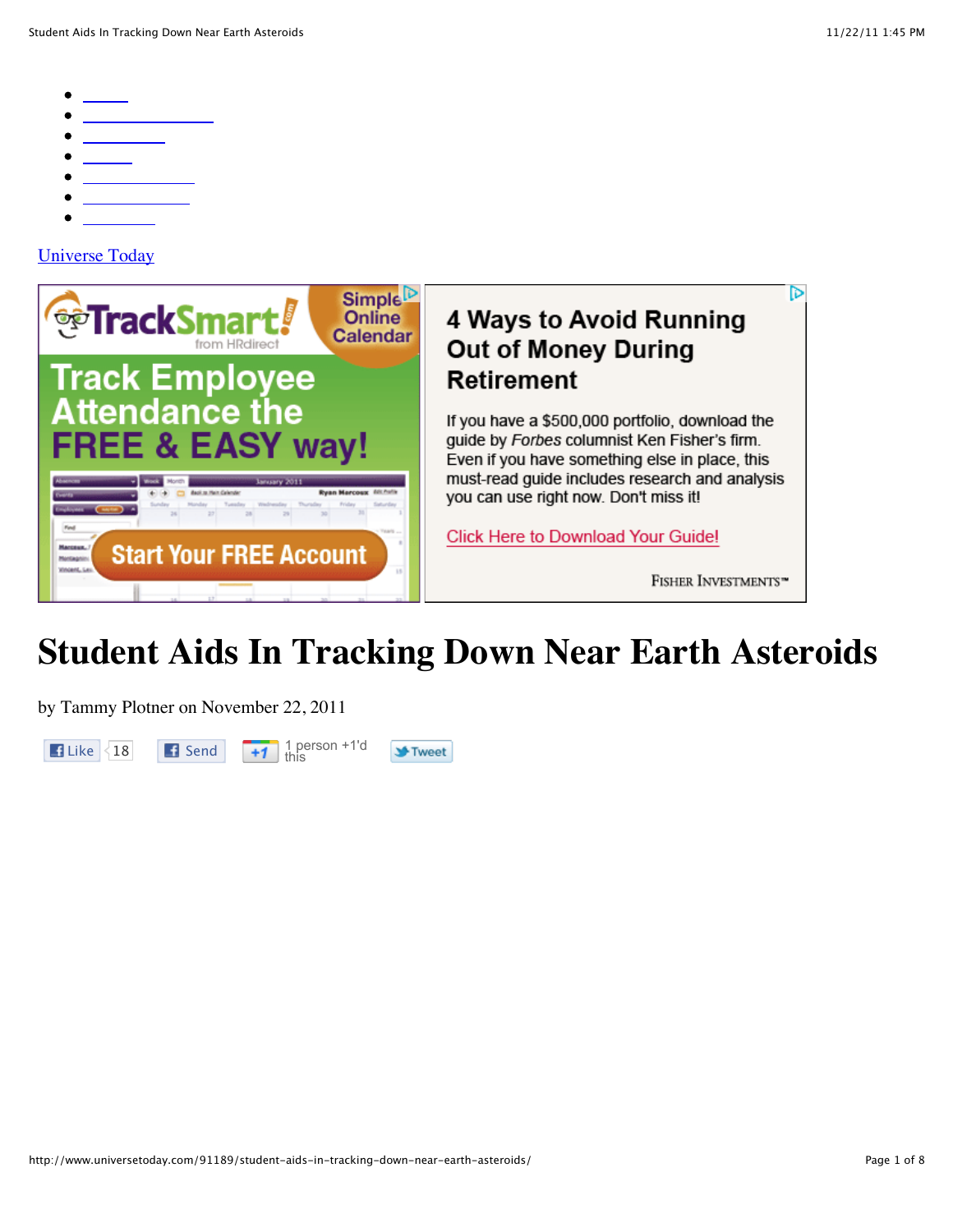

This model is of the half-kilometer near-Earth asteroid Golevka, color-coded for gravitational slope. Credit: NASA

It's one of the scariest scenarios that could face Earth. Can you imagine an asteroid impact? Even if it were a small event, it could have some far-reaching implications for life of all types here on terra firma. Knowing where and what we might be facing has been of constant concern, but one of the biggest problems is that there isn't enough "eyes on the skies" to go around. There's always a possibility that a flying space rock could slip through the proverbial cracks and devastate our planet. But, no worries… We've got a student to put to the test!

While most asteroids belong to the Jupiter-orbit class and pose absolutely no danger to Earth, there are exceptions to every rule. Known as Near Earth Objects (NEO), these orbiting stones also share our orbit – and our paths could cross. However, the juxtaposition is that we need to uncover as many of these stragglers as we can, document and track them for the most accurate information possible. Why? We need precise orbital information… A "somewhere in the neighborhood" just won't do. By knowing exactly what's out there, we stand a true chance of being able to deflect a problem before it arises. Right now a program headed by Mark Trueblood with Robert Crawford (Rincon Ranch Observatory) and Larry Lebofsky (Planetary Science Institute) is being executed at the National Optical Astronomy Observatory to help catalog NEOs – and it's being assisted by a Beloit College student, Morgan Rehnberg, who developed a computer program called PhAst (for Photometry and Astrometry) that's available over the Internet.

Because asteroids have a speedy window of observing opportunity, there can be no delays in reporting and tracking data. Time is of the element. While most astronomy targets are of long term imaging, asteroids require multiple digital images which are viewed via the "blink" method – similar to an old nickelodeon movie. At the same time, the coordinates for the NEO must be perfected and then computed. Right ascension and declination must be absolutely spot on. While there are computer programs currently able to do just that, none of them did exactly what's required to stake the life of planet Earth on. Even though a better software program was required, there simply wasn't enough time for the group to write it – but Trueblood saw it as the perfect opportunity for a summer student.